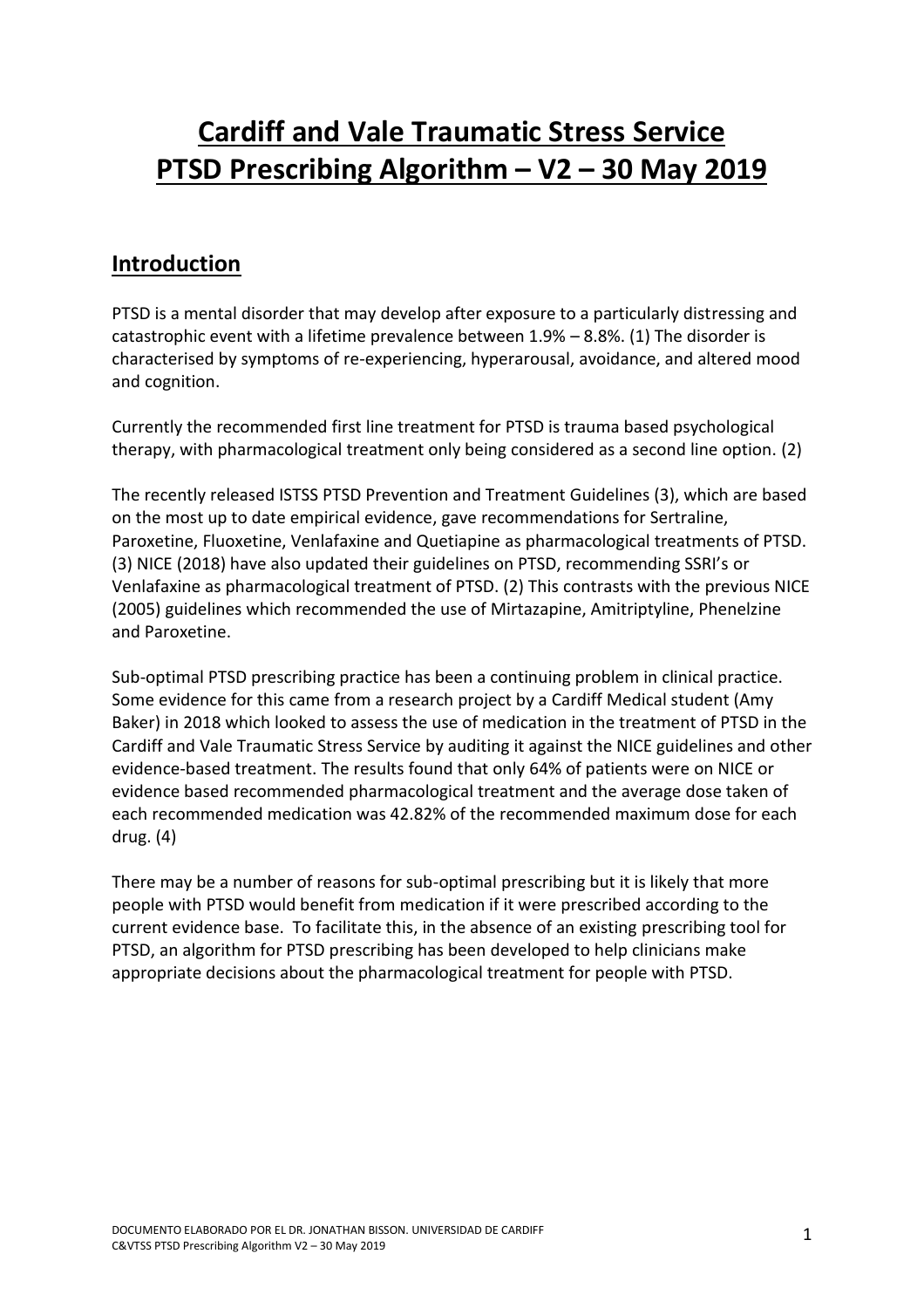## **PTSD Pharmacological Prescribing Algorithm**

#### **Discuss drug choice with person with PTSD**

#### **Include:**

- Potential adverse effects (side effects, discontinuation symptoms).
- Potential interactions with concomitant medication or physical illness.
- Individual's perception of the efficacy and tolerability of any SSRI's/SNRI's in the past.

If individual has no contraindicated medical reasons and gives consent, a **SSRI** should be initiated.



### **1 st Line**

#### **Fluoxetine**

- Initiate on 20mg/day.
- Dosage can be increased by 20mg/day increments at **monthly** appointments with clinician to a maximum of 60mg/day based on clinical response and tolerability.

#### **Paroxetine**

- Initiate on 20mg/day.
- Dosage can be increased by 20mg/day increments at **monthly** appointments with clinician to a maximum of 60mg/day based on clinical response and tolerability.

#### **Sertraline**

- Initiate on 50mg/day.
- Dosage can be increased by 50mg/day increments at **monthly** appointments with clinician to a maximum of 200mg/day based on clinical response and tolerability.



**If SSRI is not tolerated or still showing clinically significant symptoms.**

### **Change SSRI or start on Venlafaxine 2 nd Line**

#### **Venlafaxine**

- Initiate on 75mg/day.
- Dosage can be increased by 75mg/day increments at **monthly** appointments with clinician to a maximum of 300mg/day based on clinical response and tolerability.

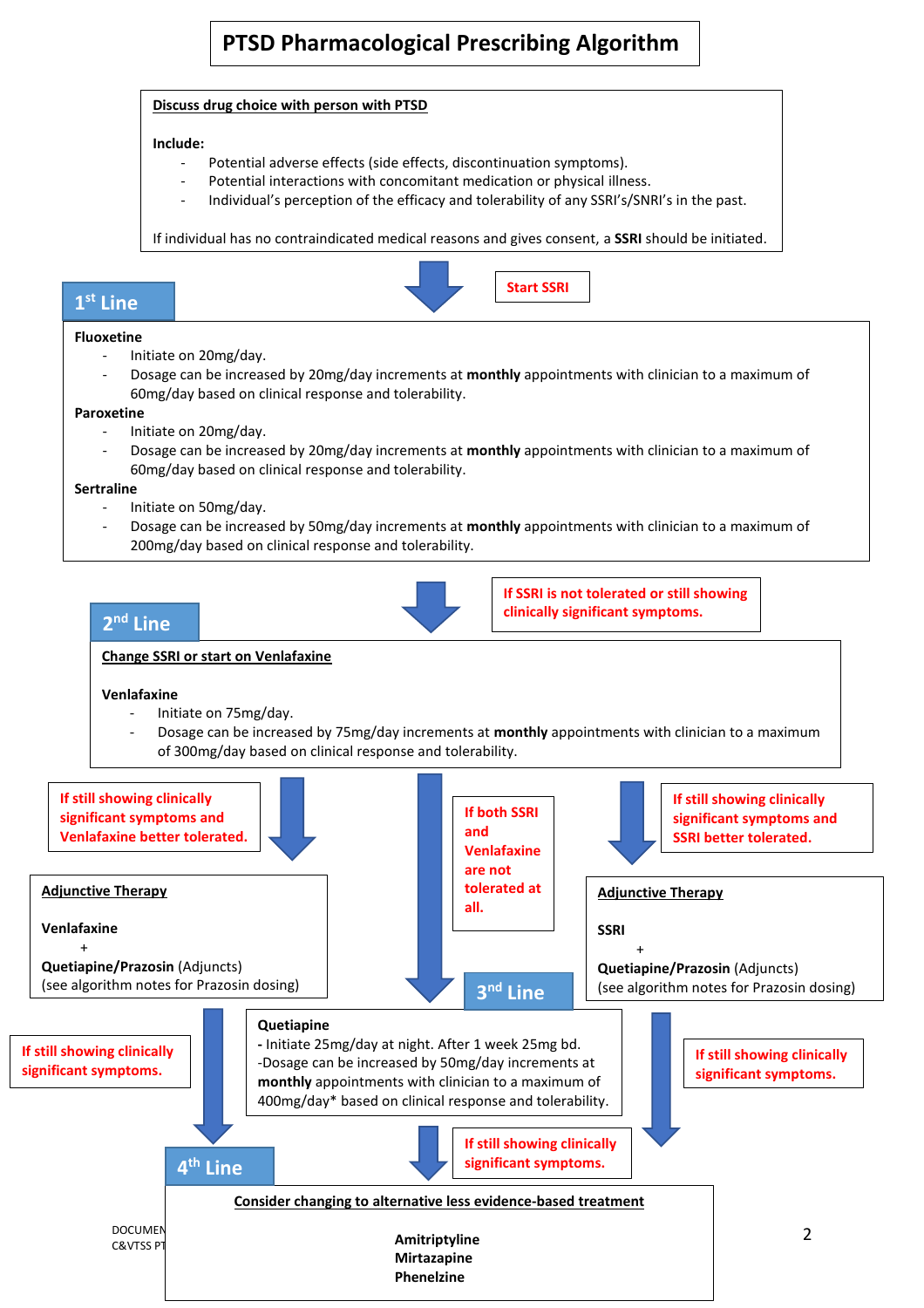### **Algorithm Notes**

- 1) If a person with PTSD is already on psychotropic medication, this should be reduced and stopped as per BNF guidance before starting an alternative.
- 2) From the start of treatment consider **adjunction** of SSRI with:
- **Quetiapine** If marked agitation present in patient.
- **Trazadone 50mg-100mg night/ Mirtazapine 15mg night** If insomnia present in patient.
- 3) Side effect profile is similar for all SSRI's, however notable considerations to make when choosing SSRI:
- **Sertraline**: Fewer side effects.
- **Fluoxetine:** More Alerting potentially less suited if person with PTSD is agitated at start.
- **Paroxetine:** Greater risk of discontinuation symptoms.
- 4) SSRI's/SNRI's have many drug interactions even with common drugs used to manage rudimentary illnesses. Therefore, it is important to be fully aware of what concomitant medications the patient is on before initiating treatment.

Here is a brief outline of some common drug interactions with SSRI's/SNRI's and their potential consequences if co-prescribed: (5)

- Other serotonergic drugs = Increased risk of Serotonin Syndrome.
- Drugs that affect haemostasis (e.g. Aspirin and NSAID's) = Increased risk of bleeding (especially Upper GI)
- Drugs inducing hyponatraemia (e.g. Diuretics) = Increased risk of developing hyponatraemia.
- Other drugs metabolised by CYP2D6.

For a full and detailed outline of the drug interactions for SSRI's/SNRI's and for the other drugs named in the algorithm please visit **[https://bnf.nice.org.uk.](https://bnf.nice.org.uk/)**

5) Initiating **Prazosin**:

As there is a risk of severe first-does hypotension, the first and second doses should be taken whilst sitting on a bed just before lying down. It is important to keep well hydrated while taking prazosin and to get up slowly – initially sitting up on the bed and then slowly standing up. For the first two nights it is important to sit on the toilet to pass water rather than stand up.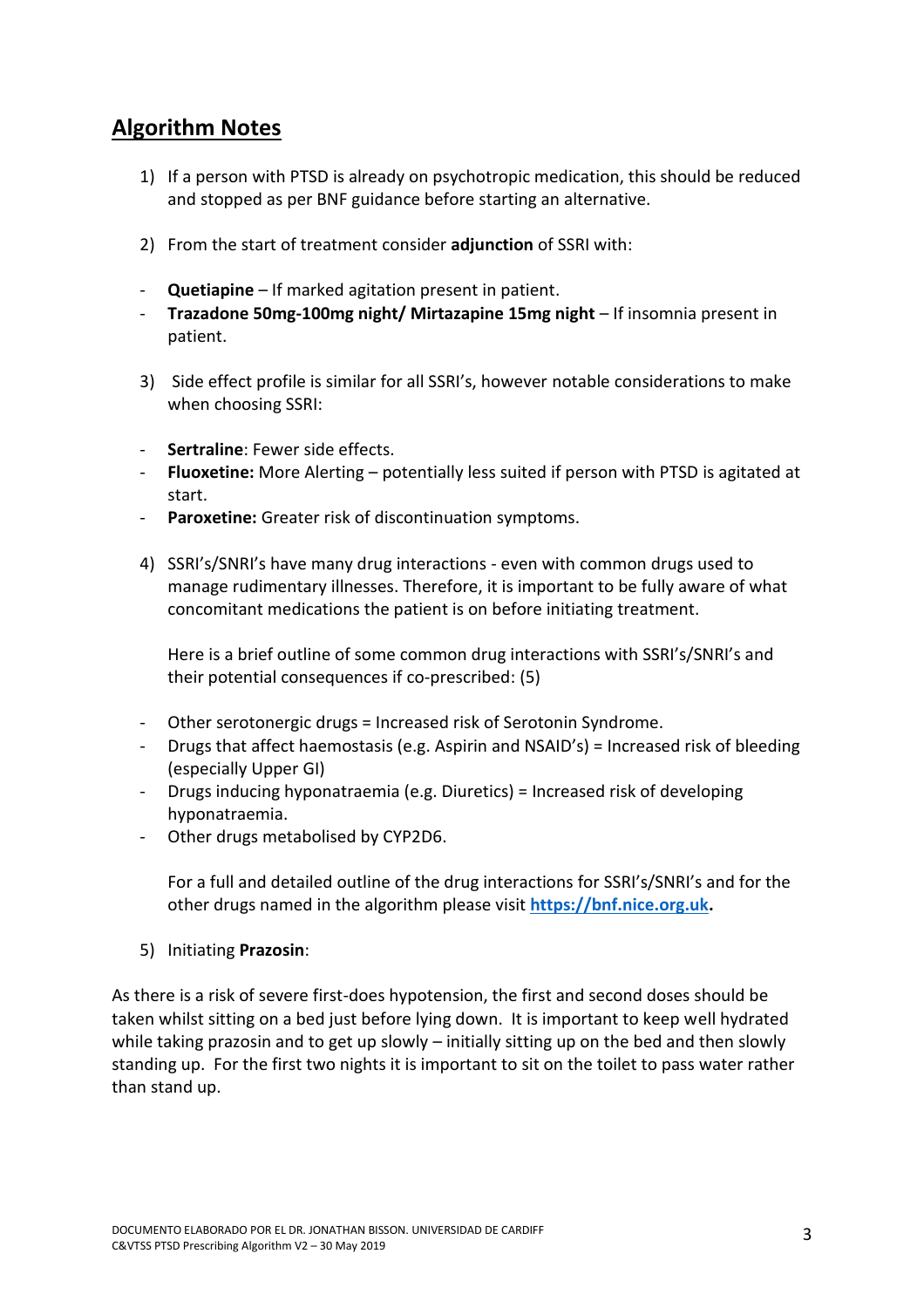| <b>Time</b>     | <b>Morning</b>  | On going to bed  |
|-----------------|-----------------|------------------|
| <b>Days 1-2</b> | Nil             | 1 <sub>mg</sub>  |
| Days 3-7        | <b>Nil</b>      | 2 <sub>mg</sub>  |
| Week 2          | 1 <sub>mg</sub> | 4 <sub>mg</sub>  |
| Week 3          | 2 <sub>mg</sub> | 6 <sub>mg</sub>  |
| Week 4          | 2 <sub>mg</sub> | 10 <sub>mg</sub> |

- 6) **Risperidone** also has evidence to be used instead of Prazosin or Quetiapine in adjunctive therapy.
- 7) **Quetiapine** has been used at a maximum dosage of **800mg/day** in PTSD research studies. However, the mean dose of Quetiapine used in PTSD patients in the research studies was **258mg/day**, therefore a lower maximum dose has been recommended in this algorithm although some individuals may benefit from higher doses. It may, therefore be appropriate to use higher doses in some instances; the decision should be made based on the clinician's judgement.

| <b>Drug</b>   | Sedation                 | Postural<br>Hypotension | Cardiac<br>Conduction<br>Disturbance | Anticholinergic<br>effects | Nausea/Vomiting | Sexual<br>Dysfunction |
|---------------|--------------------------|-------------------------|--------------------------------------|----------------------------|-----------------|-----------------------|
| Sertraline    | $\blacksquare$           | $\blacksquare$          | -                                    | $\overline{\phantom{a}}$   | $++$            | $+++$                 |
| Paroxetine    | $\ddot{}$                | $\blacksquare$          | $\overline{\phantom{0}}$             | $\ddot{}$                  | $++$            | $+ + +$               |
| Fluoxetine    | $\blacksquare$           | $\blacksquare$          | $\blacksquare$                       | $\blacksquare$             | $++$            | $+ + +$               |
| Venlafaxine   | $\overline{\phantom{a}}$ | $\cdot^*$               | $\ddot{}$                            | $\blacksquare$             | $+++$           | $+++$                 |
| Amitriptyline | $+++$                    | $+++$                   | $+++$                                | $+++$                      | $\ddot{}$       | $+ + +$               |
| Mirtazapine   | $+++$                    | $\ddot{}$               | -                                    | $\ddot{}$                  | $\ddot{}$       |                       |
| Phenelzine    | $\ddagger$               | ÷                       | $\ddot{}$                            | $\ddot{}$                  | $\ddot{}$       | $\ddot{}$             |

# **Common Adverse Effects (**5)

| Drug             | Sedation | Weight<br>gain  | Akathisia                | Parkinsonism | Anticholinergic   Hypotension<br>effects |             | Prolactin<br>elevation |
|------------------|----------|-----------------|--------------------------|--------------|------------------------------------------|-------------|------------------------|
| Quetiapine       | $++$     | ++              | $\overline{\phantom{0}}$ |              |                                          | $^{\rm ++}$ |                        |
| Risperidone $ +$ |          | $^{\mathrm{+}}$ |                          |              |                                          | $^{\rm ++}$ | $+++$                  |

| For full side effect profile for these drugs and more<br>information see https://bnf.nice.org.uk                | $-$ = Very low/none<br>$+ =$ Low                             |  |
|-----------------------------------------------------------------------------------------------------------------|--------------------------------------------------------------|--|
|                                                                                                                 | $++ =$ Moderate                                              |  |
| DOCUMENTO ELABORADO POR EL DR. JONATHAN BISSON, UNIVERSIL<br>C&VTSS PTSD Prescribing Algorithm V2 - 30 May 2019 | +++ = High incidence/severity<br>$*$ = Hypertension reported |  |